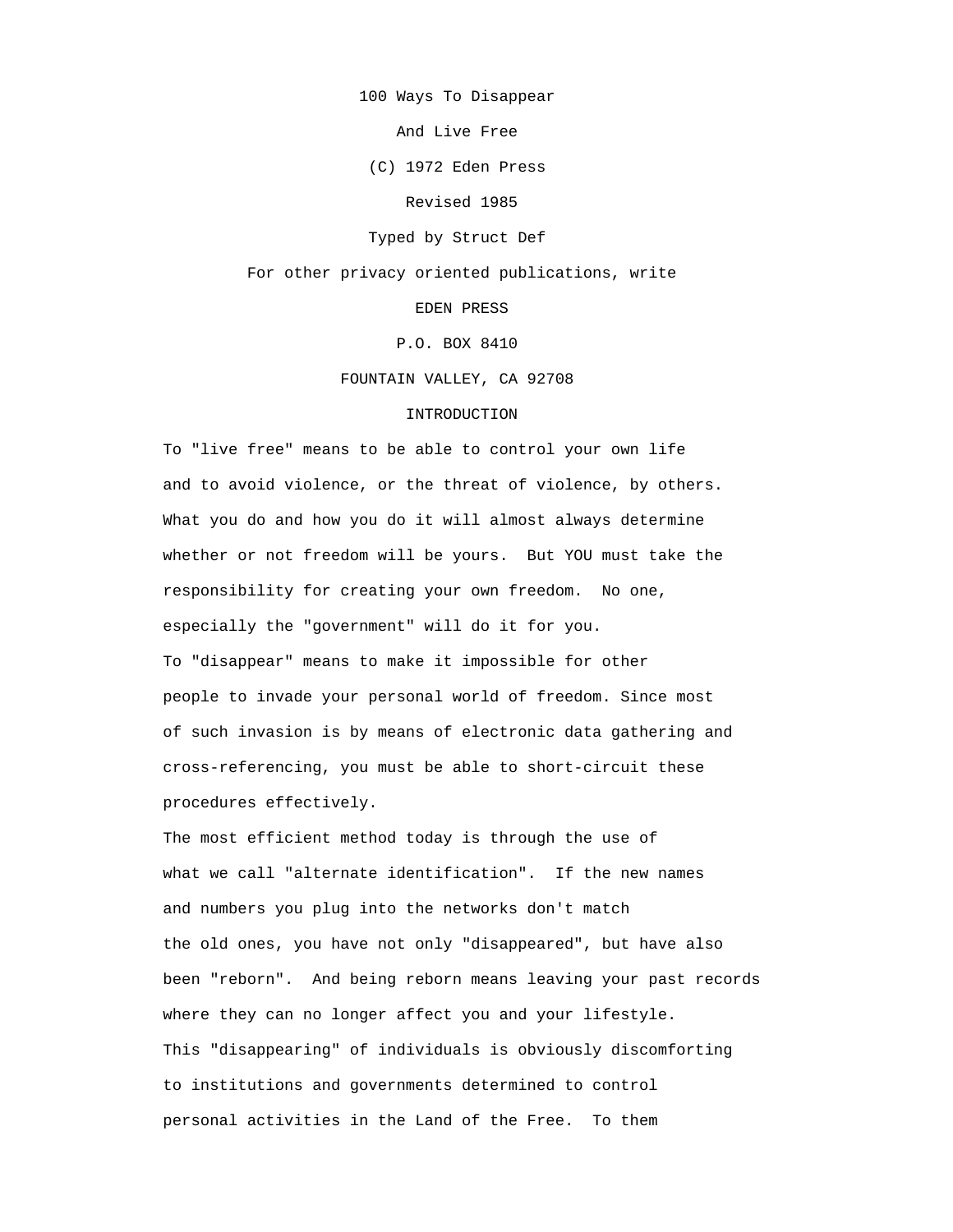it appears downright seditious, since in reality their power depends directly on the number of people they can control - through computerized records, of course. To those who actually "disappear", however, the act is one of tremendous personal liberation. Free men owe very little to those who restrict opportunities on the basis of past records. An extreme example, which nevertheless applies to all of us, is this: When a person convicted of a felony has served his full sentence, is he then "free"? Hardly. What he will experience is really a LIFE SENTENCE of second-rate opportunity.

 And what happens to the convict, in practice, happens to \*everyone\* who manages to have negative personal information placed in his "records". When it comes to the point of a person's having to live with a condemning past and ever narrowing opportunities, it becomes easily understandable why he should be willing and anxious to scuttle his labeled identity and take on another.

 Becoming a new identity, however, involves many things and requires careful attention to detail, as we shall show. At the heart of this process, though, is the ATTITUDE a person must assume if he is to make it work. He must forget about his "government"; he must become his own government, answerable only to himself, with his own rules, laws, and systems of behavior. This is an existential "moment" few are disciplined enough to experience, but it can be done. The result will be a growing detachment from BIG BROTHER and a correspoding increase of personal freedom. The individual needn't worry about what would happen "if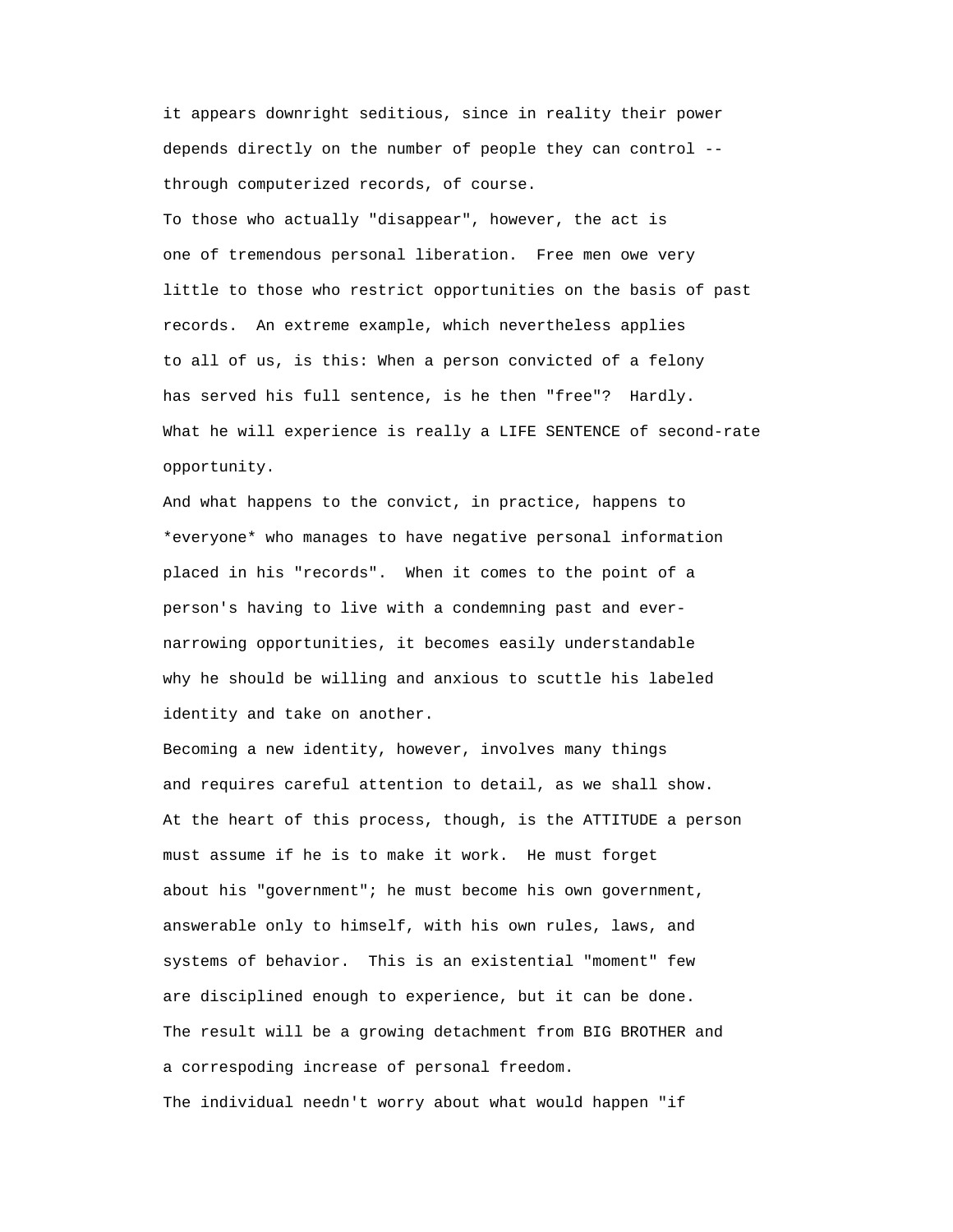everybody else did this" because they WON'T. The object is for individuals, acting as individuals, to declare their mental independence from whatever System is attempting to enslave them. As individuals they are the best judges of what degree of slavery they can accept, how far down the road they can go before becoming robots for BIG BROTHER. Simply put, it's the Sheep and the Wolves. The Sheep go to slaughter, the Wolves wherever they wish...

 There are numerous intermediate tactics between total compliance and complete disappearance, such as refusing to give your Social Security number (or giving it incorrectly), avoiding taxes, obtaining several foreign citizenships and passports, setting up bank accounts in several other countries, and planning at least two routes of escape to other countries, but in the end you will discover there really is no freedom in the world -- \*YOU MUST CREATE YOUR OWN\*. You must learn how to protect your own rights as you define them. No one else will do it for you, \*NO ONE\*.

 The object of this publication is to suggest ways an individual can, in practice, escape his past and secure a new future, \*on his own terms\*. Individuals will vary greatly in how they carry out their disappearances, and it is our hope that the ideas we present here are useful towards those ends. We make no claims of completeness or of exhausting the subject, as that could be potentially dangerous were individuals to rely solely on this information. We must stress that everyone should think over his situation as carefully as possible, and then pick and choose which among our methods are best suited for his needs. Above all, he must begin using his head, trusting his hunches and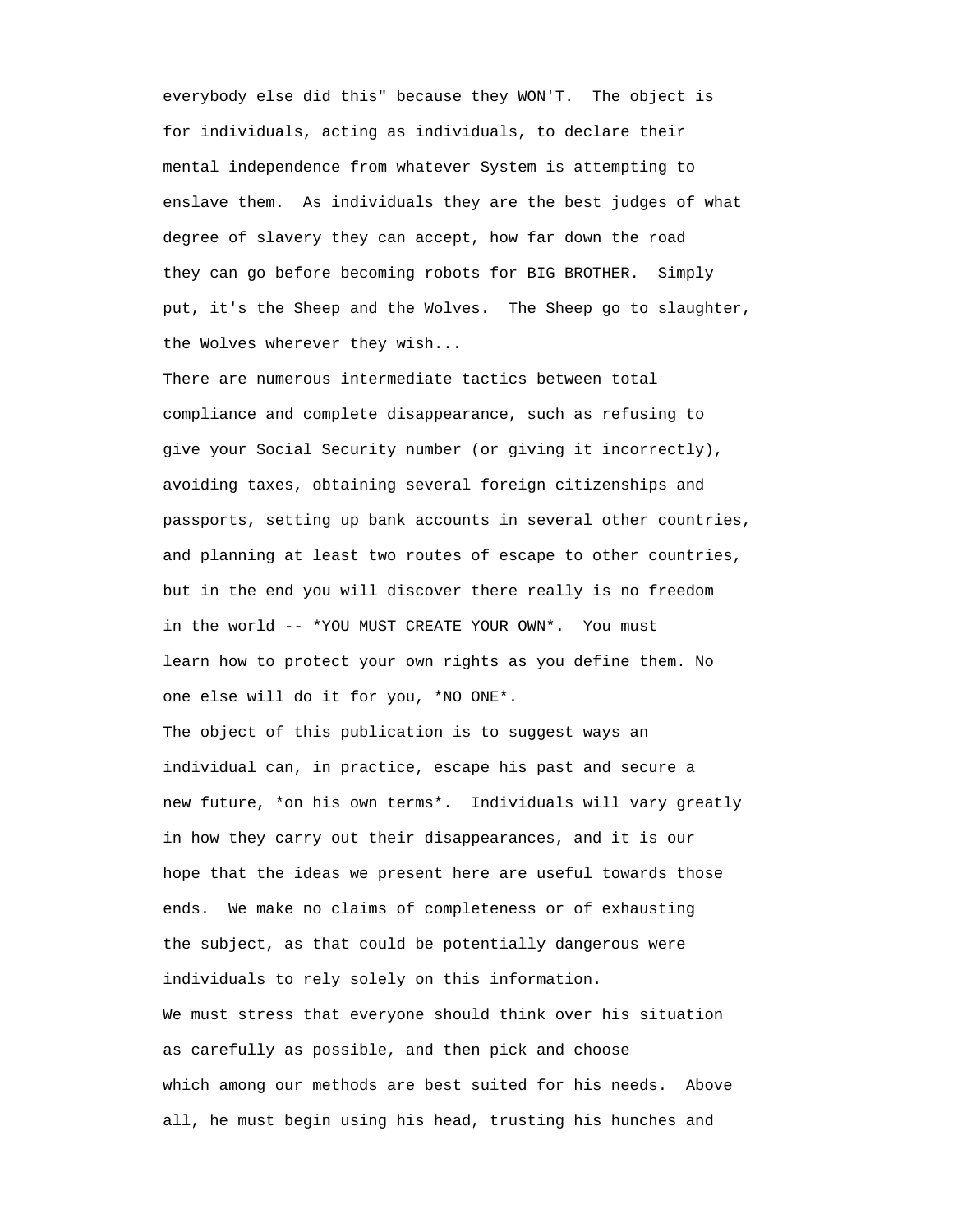instincts, and thinking of himself as separate, different, and even superior to those stuck in the System. He will have to become a Wolf. He must stand alone to be free.

--Barry Reid

January 1978

## II. LIVING FREE

 Avoid attending church. If you must, however, use an alias when attending, and make contributions in cash, never by check. If you are asked by inquisitive neighbors what church you attend, either name one of a different faith than theirs or deny interest completely. Give the minister totally false information about yourself, as these good folks are great gossips when approached by snoops.

 Never tell neighbors where or for whom you work. Give them false information on this subject. If you are paid by check, DON'T deposit the paycheck in any account with your name on it. The best idea is to go to the bank on which it is drawn and cash it there. If you make a regular practice of this, avoid becoming familiar with any tellers or other bank personnel. Vary the times and days for visiting the bank. Visit different branches of the bank, too.

 Another check cashing tip: avoid getting it cashed at your favorite bar or tavern. FBI agents probably spend at least a third of their working hours hanging around such places, as they seem to attract the kinds of people they are looking for. Anytime there is a bank robbery, the \*first\* places the FBI check out are all the bars within the immediate vicinity of the robbery. Don't laugh. It's true because it works. Be wary of answering "personal" ads in newspapers, as well as job offers too neatly tailored to the type of work you did before disappearing. If the ad calls for replying to a box number at the newspaper, disregard totally: it's very likely to be a trap. Reply only to ads that can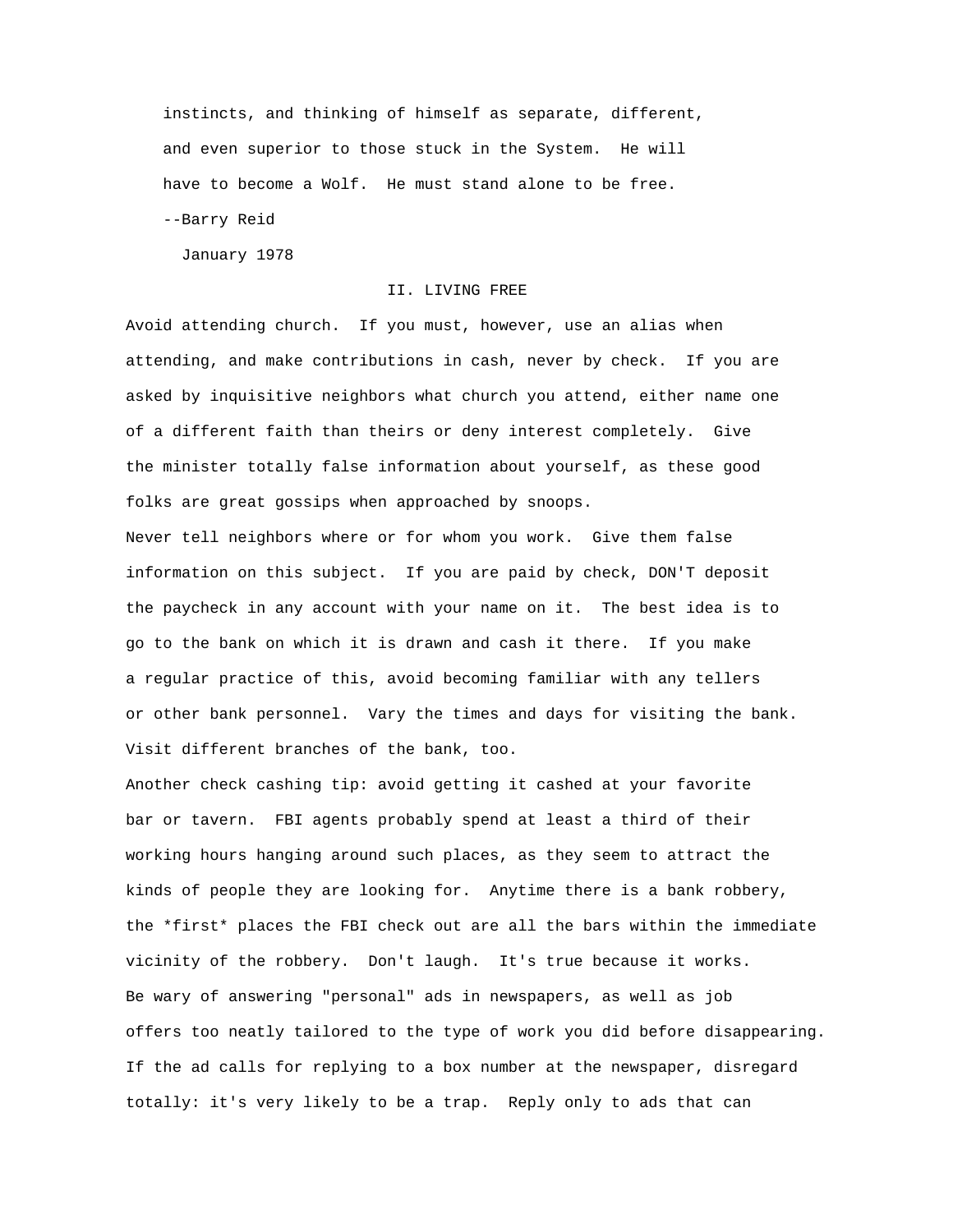guarantee not having to give yourself away, such as offers for appointments at known companies. If phone numbers are provided in the ad, call only from a pay phone. There's always a possibility you might be calling directly to a bill collector or private investigator who will give you enough patter to smoke you out.

 For some really unique ways to find employment, Eden Press distributes "HOW TO STEAL A JOB", literally every dishonest way there is to gain honest employment. With the techniques in this book, YOU can call all the shots. Well worth reading even for those who already have a job, too. Someone could be gunning you. This book will open your eyes. On the job, avoid giving background information to fellow workers. If you're planning to stay on the job only for a short while, however, make an effort to plant false and misleading information in the minds of the other workers, such as your favorite pastimes, places you'd like to travel to or live someday, and your plans for the future. Insulate your private self by keeping your personal interests and ideas to yourself alone. Share the spurious with the curious.

 Don't subscribe to any local newspapers delivered by carriers. Buy what you need at a newsrack. These cute kids have sometimes been "helpful" sources of information about people's habits at home. Don't be obvious in your living habits. Turn lights off at a decent hour, keep stereo music from annoying neighbors, don't place empty pony kegs on the front porch, and don't have pets that stray or annoy. Don't do major engine overhauls in the driveway, either. Be very careful about who comes to see you at your residence. Avoid anything unusual which might spark the interest of neighbors. If what you do or the people with whom you must deal are "interesting", it might be best to arrange get-togethers elsewhere. Keep your nest clean--good "criminal" advice.

Avoid using banks except for actually cashing checks given you by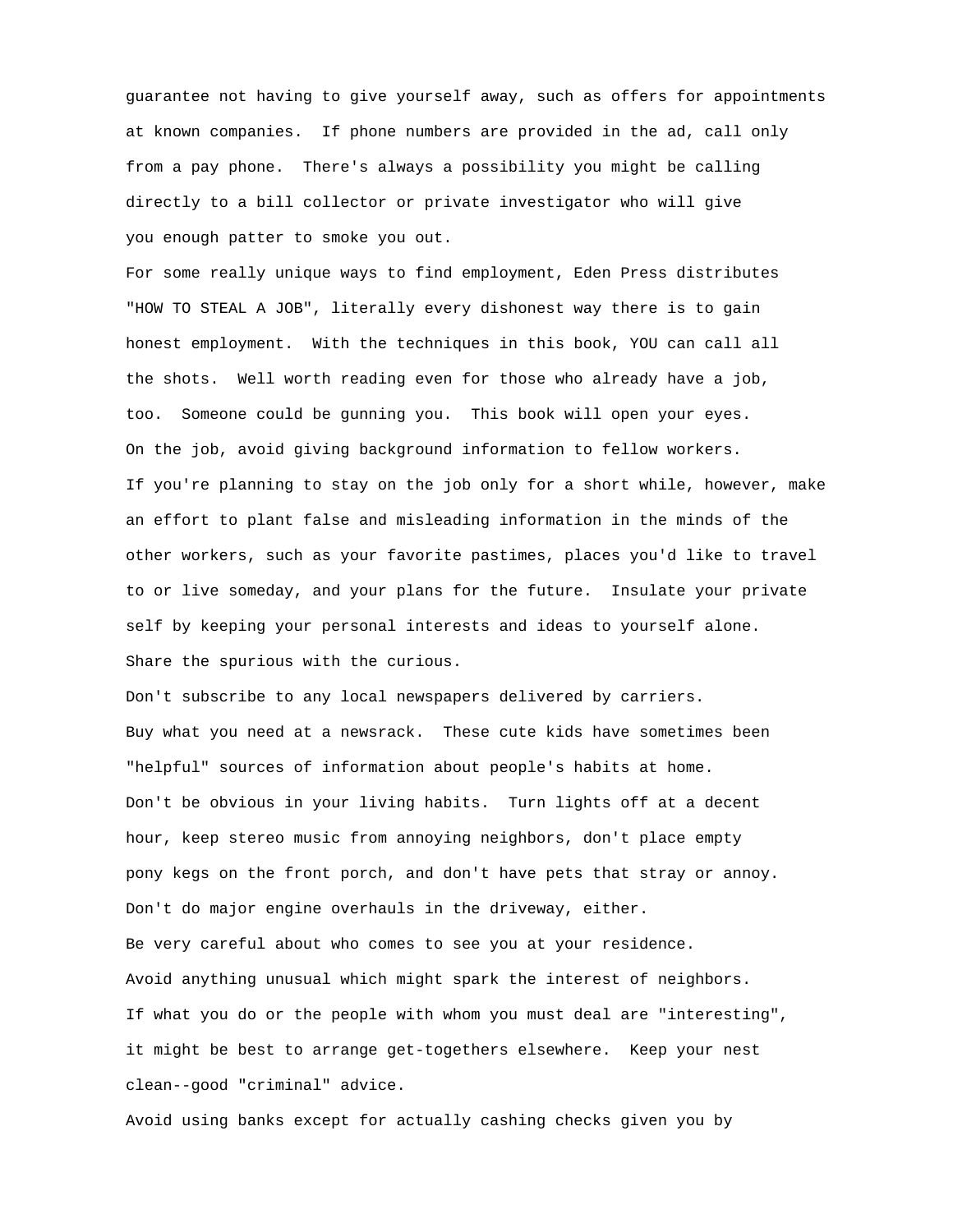other people. Try to conduct your affairs with cash and money orders. When using the latter, never write your name on the face or the line marked "Payer". Use fake names, account numbers, or business names. For most purposes money orders can be considered "untraceable", since the issuing institutions (American Express, banks, US Post Office) file the paid orders \*by number only\*, not by other criteria which might tend to give you away. People and businesses to whom you might remit money orders virtually never record this number, either. They are usually happy to be paid by money order and will consider it the same as cash. Individuals wanting to hide income and/or otherwise disguise their financial dealings find money orders most useful in shortchanging the bandits at IRS, too.

 Undertakers are another source like ministers, in that they are good talkers. If you have to deal with one, be on your guard with what you tell him. If you are called on to provide information for a death certificate, give him only the data he actually needs. It should be easy to appear too grief-stricken to want to chat...

Whenever you need the services of a physician, dentist, hospital, etc., make it standard practice to use an alias and an address other than where you live. Pay in cash. Recite--don't display--your "driver's licence" number and Social Security Number, making sure that they are totally fake. Other data requested, such as employer, birthdate, etc., should be misleading. Ignore the "warning" at the top of some hospital forms that federal law requires honest information. We've never heard of anyone getting busted for such a "crime" who also paid his bill. Fraud is fraud, but identity is your business. Medical records are very definitely NOT confidential. How else would life and health insurance companies be able to decide so imperiously who "deserves" their coverage, and at what rates...? For most people, medical insurance itself is a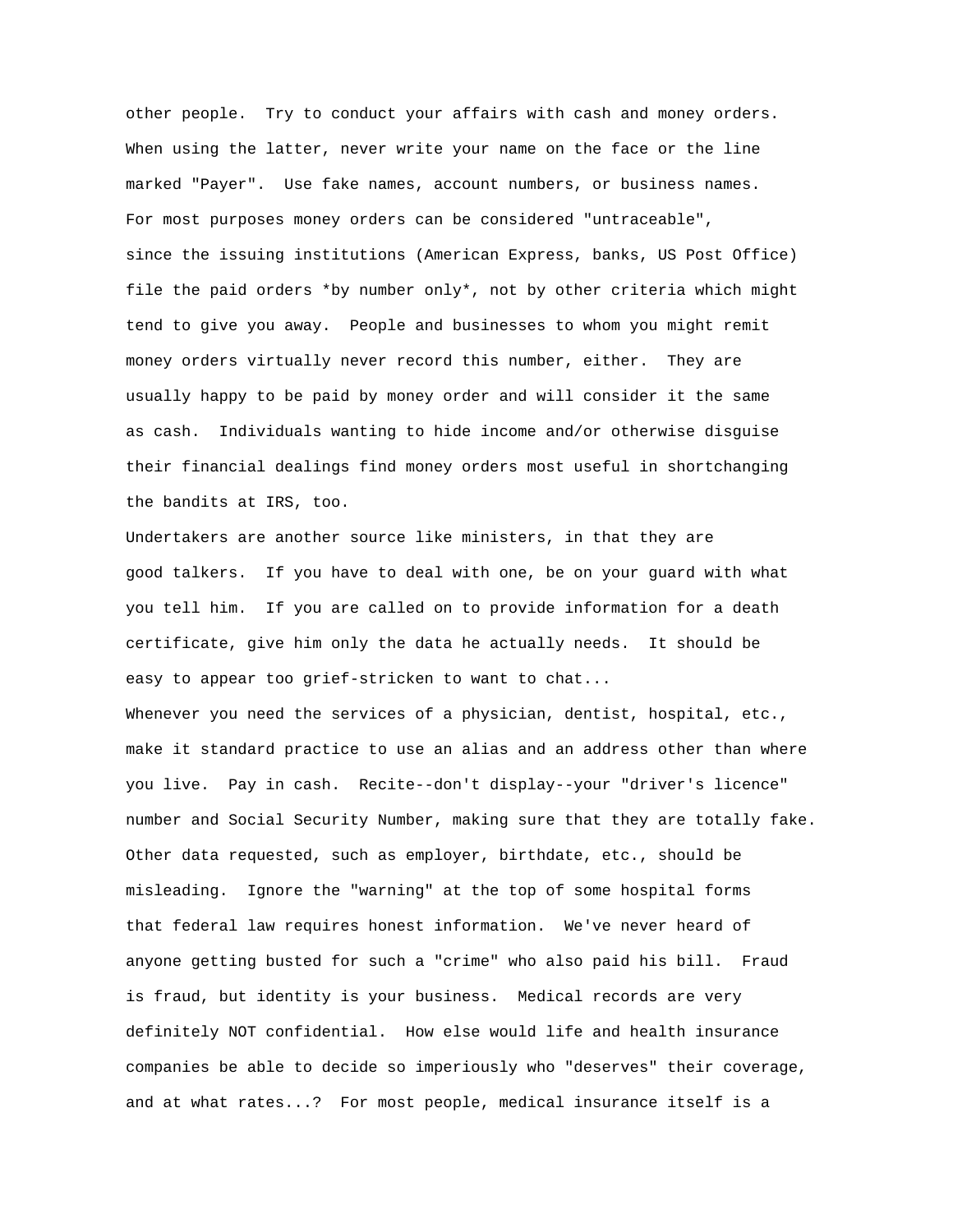## fraud.

 Don't have milk or other items delivered to you on a regular schedule. The fewer people seen calling at you residence, the safer. Neighbors will often notice home deliveries, which can prove to be fertile leads for future snoops.

 Avoid membership in political groups or other civic organizations. As a rule these groups are filled with super sneaky, nosey individuals more willing than not to stab someone in the back if it suits their selfish purposes. Total snakes.

 Arrange to have your mail sent to a 24-hour Post Office box, to a mail drop, or a mail forwarding service. This way the only mail to be left at your residence will be the "Occupant" variety. Make it a rule NEVER to sign for certified or registered mail. Tell the carrier that you are not the person named on the receipt, or that so-and-so moved months ago. Where? Austria..... or was it Australia? Avoid having arguments or run-ins with neighbors. An old, unresolved grudge might be just the spark that sends an investigator to your new location. "Getting even" is a passion few people can resist. If a snoop is trying to trace you by telephone he may invite you to call him person-to-person collect. \*DON'T DO IT.\* Ignore the request, no matter what the excuse is. You might be tempted with some pie-in the-sky lie, but what he's really after is your \*location\*. If you don't give yourself away in the conversation, he will simply call the operator back for time and charges, and while she's at it, the location of the telephone originating the call. She will be only too happy to help. If you have to live in a motel, hotel, or nosey apartment complex, always make it a point to be ordinaty and outwardly polite to any employees on the premises. Give them no reason to remember you other than as a normal person. Freaky behavior is easily noticed and remembered by telephone operators, janitors, maids, superintendents,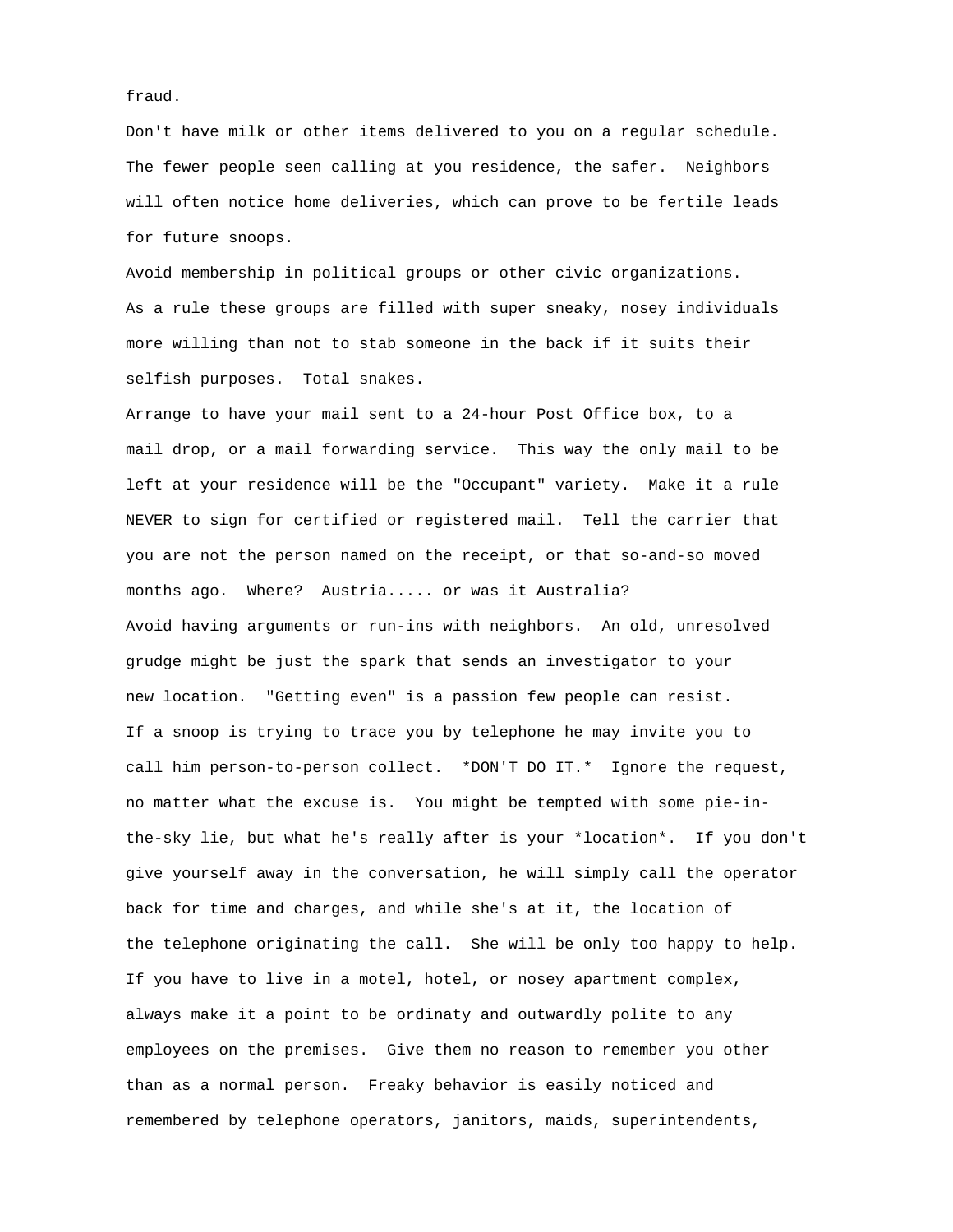house detectives, and bell boys. Tips make them TALK, too. It's safest not to take in roomers or boarders, even though they can help with expenses and provide companionship. The fact is, they can get "too close" to you by picking up all kinds of information tidbits which could come back to haunt you should certain kinds of third parties start pumping them. Even though you might feel you could trust them, it's very easy for a friend to give you away... innocently.

 In changing to a new identity within the same general area, make it your policy to patronize none of the commercial establishments you did before your name change. This would include service-oriented businesses, too, such as shoe repairs, TV repairs, photographers, cleaners, poodle parlors and massage parlors. If you or a member of your family had been assisted by such charity organizations as the March of Dimes or Community Chest, make sure that future aid is obtained from some other organization.

 If you need to have prescriptions filled often, do two things: 1) Have them filled by different pharmacies; don't patronize the same one repeatedly, and, 2) Never give the pharmacist your correct address and/or telephone number. If you are in need of continuing prescription, such as for certain heart conditions or diabetes, consider having it filled by mail from one of the large interstate mail-order pharmacies. These outfits usually offer greatly reduced prices as well, as they are willing to deal in generics, as opposed to strictly name-brand drugs. Check 'em out.

 Try to avoid all contact with law enforcement people. They are like sponges whenever they deal with the public: they take in endless quantities of information whether you are the victim or the perpetrator. When approached by investigators and spies, they just love to spill out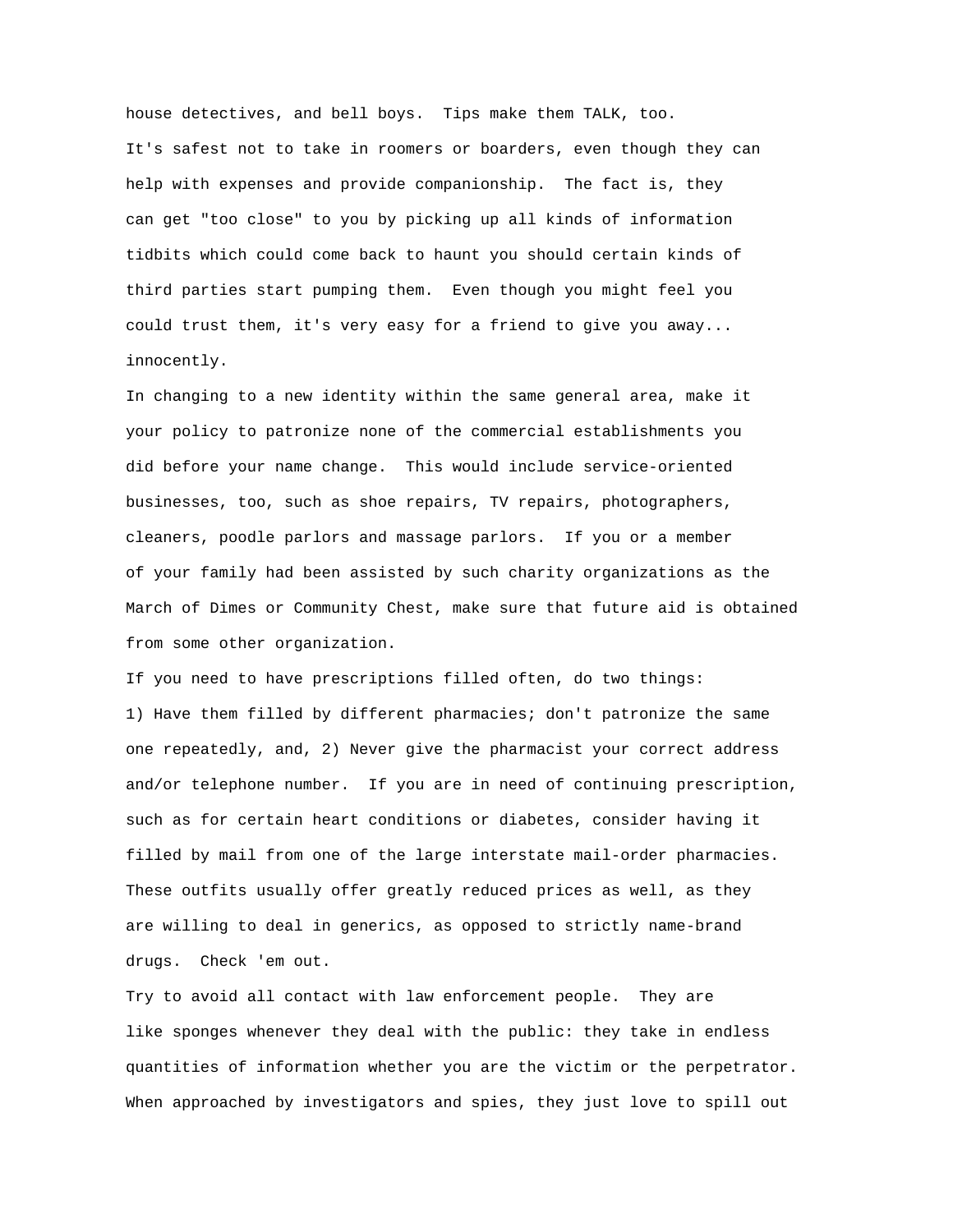all they know, and sometimes get in on the act themselves. Avoid trouble and avoid cops.

 Credit bureaus and department stores will have credit files on you if you've used them in the past. It would be safest to avoid using credit in the future, but if you need to get plugged back in the credit scene, it would be advisable first to read our own book, "CREDIT", to see how credit can be set up from scratch under new identity. This useful book has the kind of inside information one needs to make the credit granting system perform to his special situation.

 If you follow our suggestions regarding delivery of your mail, you will naturally never accept any Registered or Certified mail at your address. Since the carrier will never know your identity by leaving only mail addressed "Occupant", you can safely tell him who you are not whoever is named on the piece of mail he is trying to deliver. Don't be rude or arrouse suspicion; simply help him do his job by telling him there is no such person at your address. If he asks who \*you\* are, he's out of line. He will return the letter marked "Unable to Deliver at this Address", or "Unknown at this Address", or something else to the same effect.

 Sometimes snoops will address mail to a fictitious person "care of" your last known name and address in the hopes it will be forwarded (somehow), and that you will have the stupidity to return it to them with your new address (provided by you). Any suspicious or unfamiliar mail with your new address should simply be marked "Unknown", "Return to Sender", etc., and deposited in a public mail box for return. If the letter doesn't come back to the sender because you kept it or chucked it, he may well try again with something more enticing, or even pay a personal visit. Tracing by mail is the cheapest route for snoopers, so be on the lookout for any mail you're not expecting or seems the slightest bit suspicious. This will be the opening salvo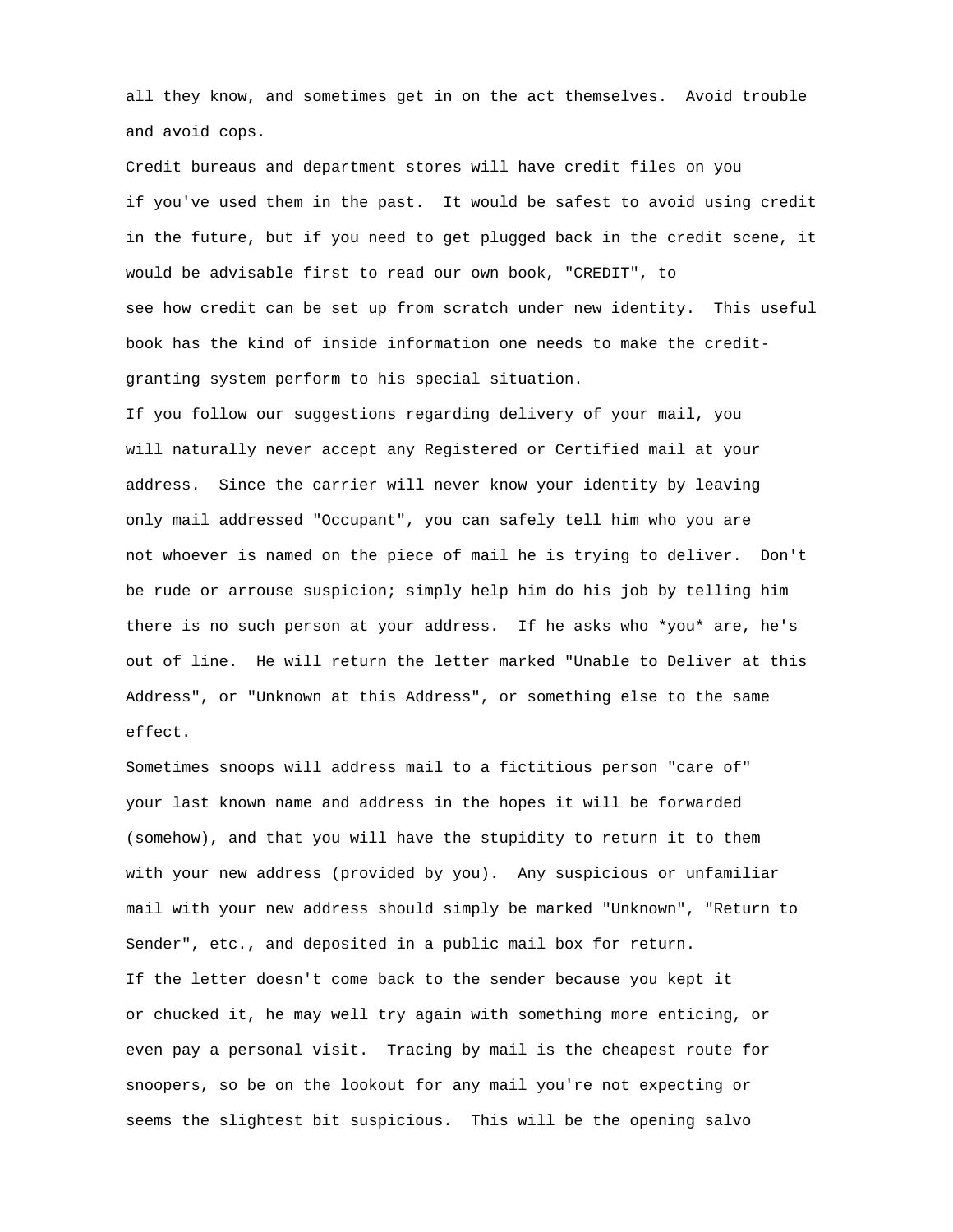in any investigation to determine your whereabouts. \*Watch your mail!\* Providing any information other that return instructions per above can invite disaster, too. Putting on a fake forwarding address, or even a "General Delivery" notice, will tell the sender, when the letter is returned, that \*someone\* at the address on the letter knows more than he does. The "Registered Letter", physical surveillance, or a personal visit will be his next move. You can count on it.

 Be especially watchful for any letters with an "Attorney's" return address. They deserve no more respect than any other letter. If you're not expecting correspondence from your own attorney, it's very likely a fake name used by an investigator. This gambit is many times used on third parties (close relatives of yours) in the hopes they know where you really are and that they have the "courtesy" to forward the letter to you. This is a good reason for you NOT to tell relatives where you can be reached. If they don't know, they can't tell.

 If you can trust a particular person to forward items to your P.O. box or mail forwarding service, at least instruct them to place the letter in another (cover) envelope so that no forwarding instructions are on the face of the original envelope. You can decide what to do with the mail when you get it. If you want it returned, do NOT drop it in a box in your area--the stamp of the main post office near you will likely be on the envelope, much to the glee of the sender. Either send it back to your friend in still another envelope for him to remail locally, or use a mail forwarding service in a distant city to remail per your instructions. Again, \*BE CAREFUL WITH YOUR MAIL\*. Knowing how to deal with your mail is vital to disappearing. Think first before acting!! Avoid drawing attention to yourself. Don't exhibit "socially unacceptable" behavior PUBLICLY. Cops are programmed to bust anyone who appears "suspicious" (different from them). Jails, psycho wards, and prisons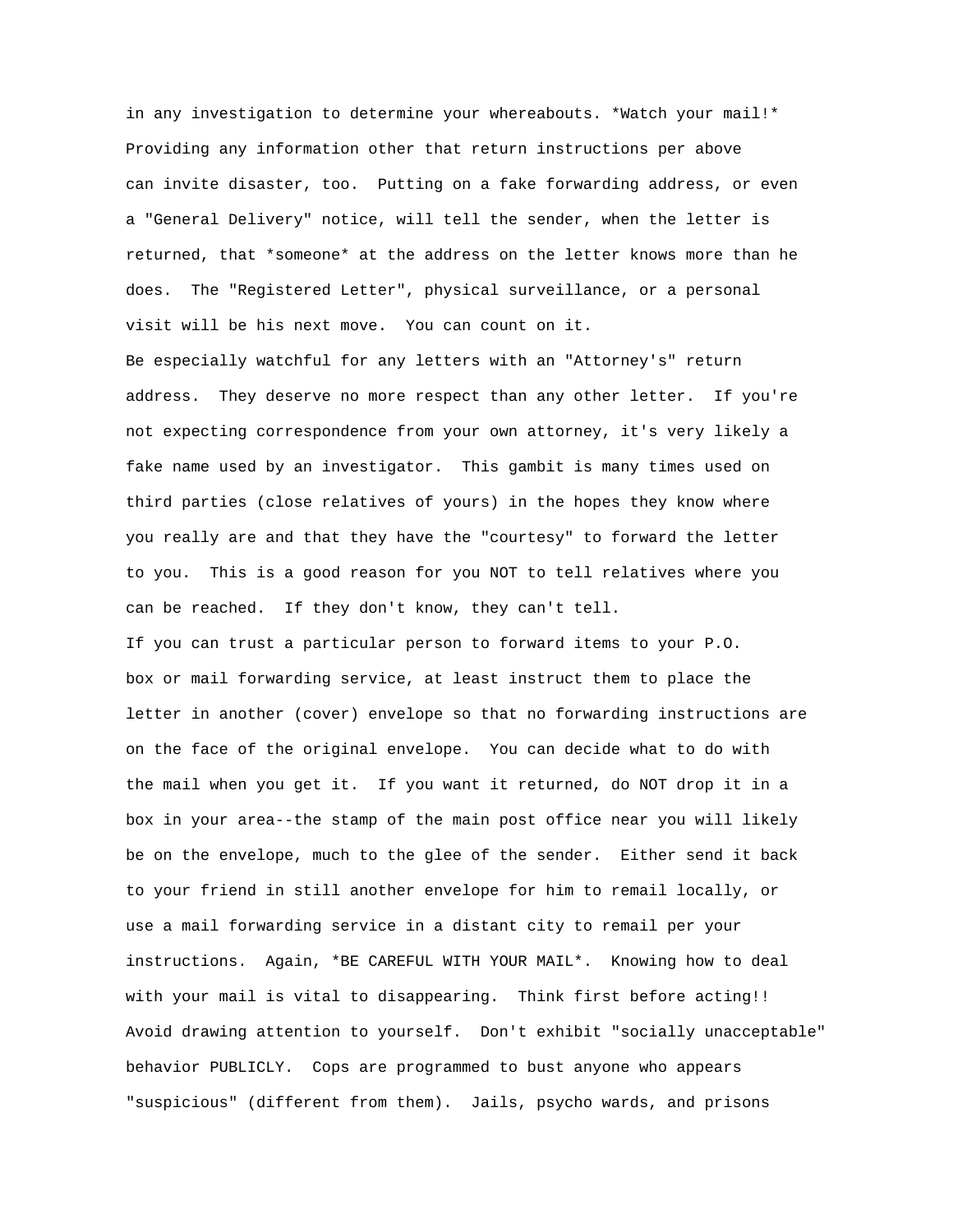aren't exactly "free"....

 Your appearance, possessions and actions should always justify your presence on a legitimate (conventional) basis. This is the best way to avoid suspicion.

 If you are stopped and questioned, always be able to give a reasonable explanation of why you where there, where you are from, and where you are going. Smile and be "helpful".

 A sullen or hostile attitude triggers the cops for a bust--your bust. So go ahead and "Kill the Pigs"--with kindness. You'll win by keeping your freedom, dig?

 Even perfectly legal behavior can arouse suspicion. Avoid such things as solitary walks late at night, or wearing clothing inappropriate for the weather. Store detectives love to follow shoppers wearing oversized clothing, too. The police find it easy, even entertaining, to pin stray raps on such "suspicious" characters. Days and weeks can go by before they decide they've made a "mistake". Really!! Examine your daily habits and eliminate any which might possibly be regarded as "peculiar", especially if performed publicly. Live in a large city where you can have the protection of anonymity. Avoid small towns where the only sport is gossip--about you.

Your business should be no one else's.

 Appear to be lower-middle class in your standard of living. Don't attract the attention given the very poor or the obviously well-off. Rent a house or apartment that appears "respectable", but no more plush than the average cop can afford.

 If you like to live it up, do it somewhere other than around where you live and work. Try Las Vegas, New York, Jamaica, Tokyo, Fiji....

MAY WE RECOMMEND...?

~~~~~~~~~~~~~~~~~~~~~~~~~~~~~~~~~~~~~~~~~~~~~~~~~~~~~~~~~~~~~~~~~~~~~~~~~~~~~~~~

If you're looking for those proverbial "greener pastures" by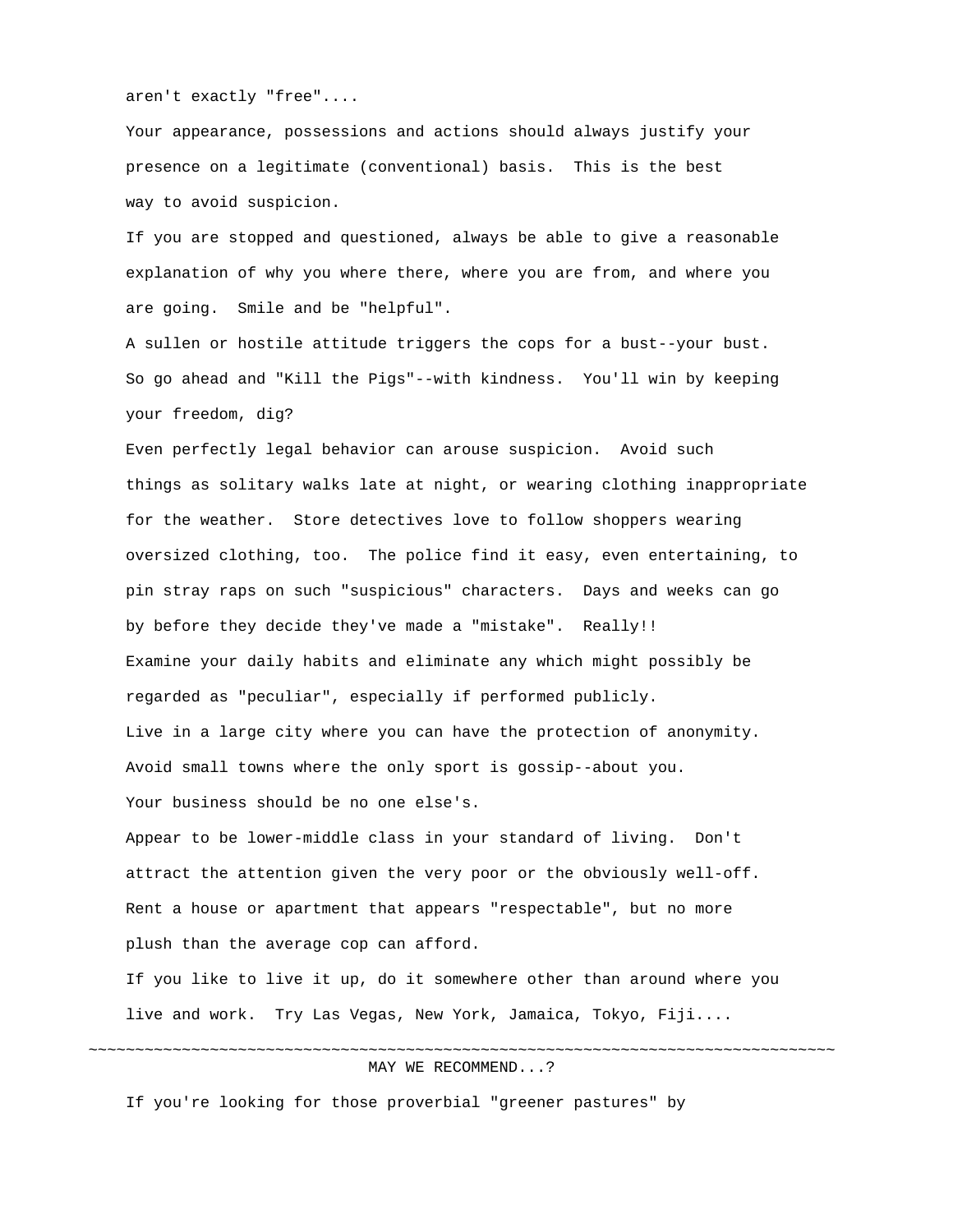all means subscribe to "GREENER PASTURES GAZETTE". This down-to-earth newsletter covers job and business opportunities, real estate, and the great joys of living in "countryside Edens where the Good Life still exists". "GREENER PASTURES GAZETTE" also covers islandss and foreign paradises where the living can unbelievable inexpensive and hassle-free. Subscription price is \$20 per year, and worth every penny. Address is P.O. Box 864, Bend, OR 97709. Excellent!

 Dress conventionally. Adopt what you perceive as the broad community standard. Don't be black or white as long as gray has so many shades. Blend in.

~~~~~~~~~~~~~~~~~~~~~~~~~~~~~~~~~~~~~~~~~~~~~~~~~~~~~~~~~~~~~~~~~~~~~~~~~~~~~~~~

Be clean and neat, never showy or gaudy.

 Conformity for guys means neat beard (if any), no long hair or freaky clothes. Biker "colors" are out.

 For the ladies, no sexy, convention-flaunting attire such as miniskirts and see-thru blouses without underwear. The man LOVES to drool over "liberated" lassies, and often does more... Have conventional answers to common questions such as where you are from, where you work, where your family lives, etc. Be vague, however. There's less heat in telling plausible lies than in countering with self-righteous silence. The object is to avoid suspicion, so be a "reasonable" person. Lying is not illegal unless you are under oath or perpetrating a fraud.

 When confronted by federal agents or other law enforcement officers, you have no obligation to talk to them. If you do, however, make sure you don't lie. Making false statements to federal officers \*is\* a bust! A good way to turn the "meeting" in your favor, is to inform the officer that he should take up the matter with your attorney, whose name and address you are willing to provide. If you don't have an attorney at present, tell him you are in the process of obtaining one, and that you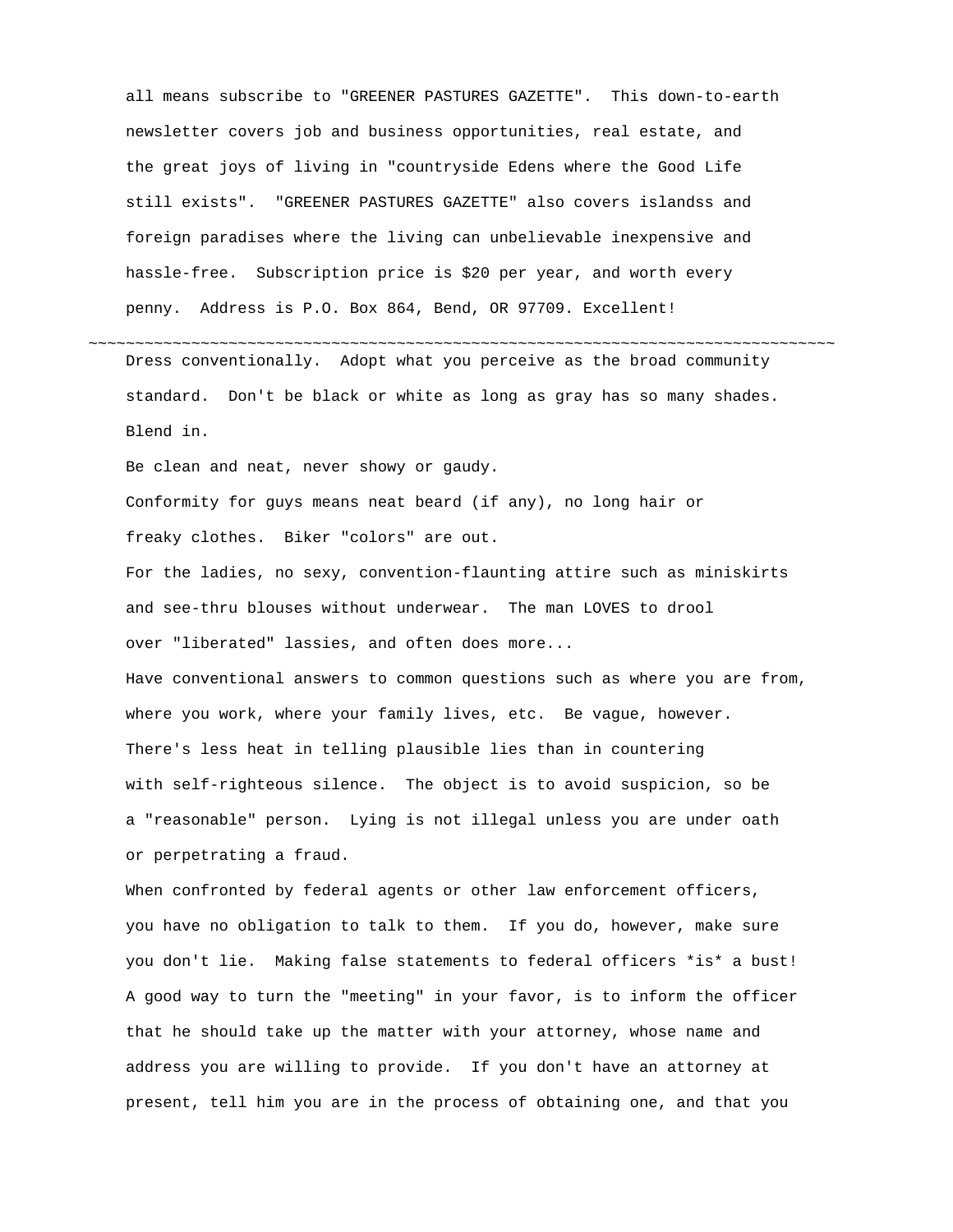will so notify him when you do. This will tell the agent-snoop that 1) you are a cool customer who knows how to take care of himself by knowing his rights, and 2) that for him to deal with your attorney will be tantamount to having to take you to court--something he's obviously not (yet) ready to do. Your talking to the officer could very likely insure you an earlier court date....if that's what you want. It's perfectly moral to lie to someone who asks about things which are none of his business. HE is the one acting immorally. Don't forget! Don't throw wild parties. Far too many busts come courtesy of tender eared, blue-nosed, fink-ass neighbors.

 Don't make speed, DMT, THC, acid, or nitro in your kitchen. Window sills aren't the safest places to cultivate, either.

 Hold your stereo down to "mood level" late at night. Not everyone mellows out with Led Zepplin or the Stones.

 Your neighbors are the most dangerous people you know. You can include relatives here, too. They will ALL snitch without compunction. "Calling the cops" is fair sport in towns of all sizes, so don't antagonize. Be friendly, stay friendly--but on your terms. Be superficially "nice" to your neighbors, but have as little as possible to do with them. Ideally, you don't want them to know \*anything\* about you.

 Even if you observe all these precautions you might still be harrased by criminals, both private and public. Whatever you do, don't blow your cover and thus lead them to suspect you. Keep your temper, be humble and polite, and refrain from shouting matches and/or slugfests. Remember you are a minority of one. "They" still have the guns and bars. If you're not content, however, to let vengeance be the Lord's, at least abide by this cardinal rule of guerrilla warfare: Don't let the enemy determine your tactics. Retaliate at a time and place with weapons of your choosing.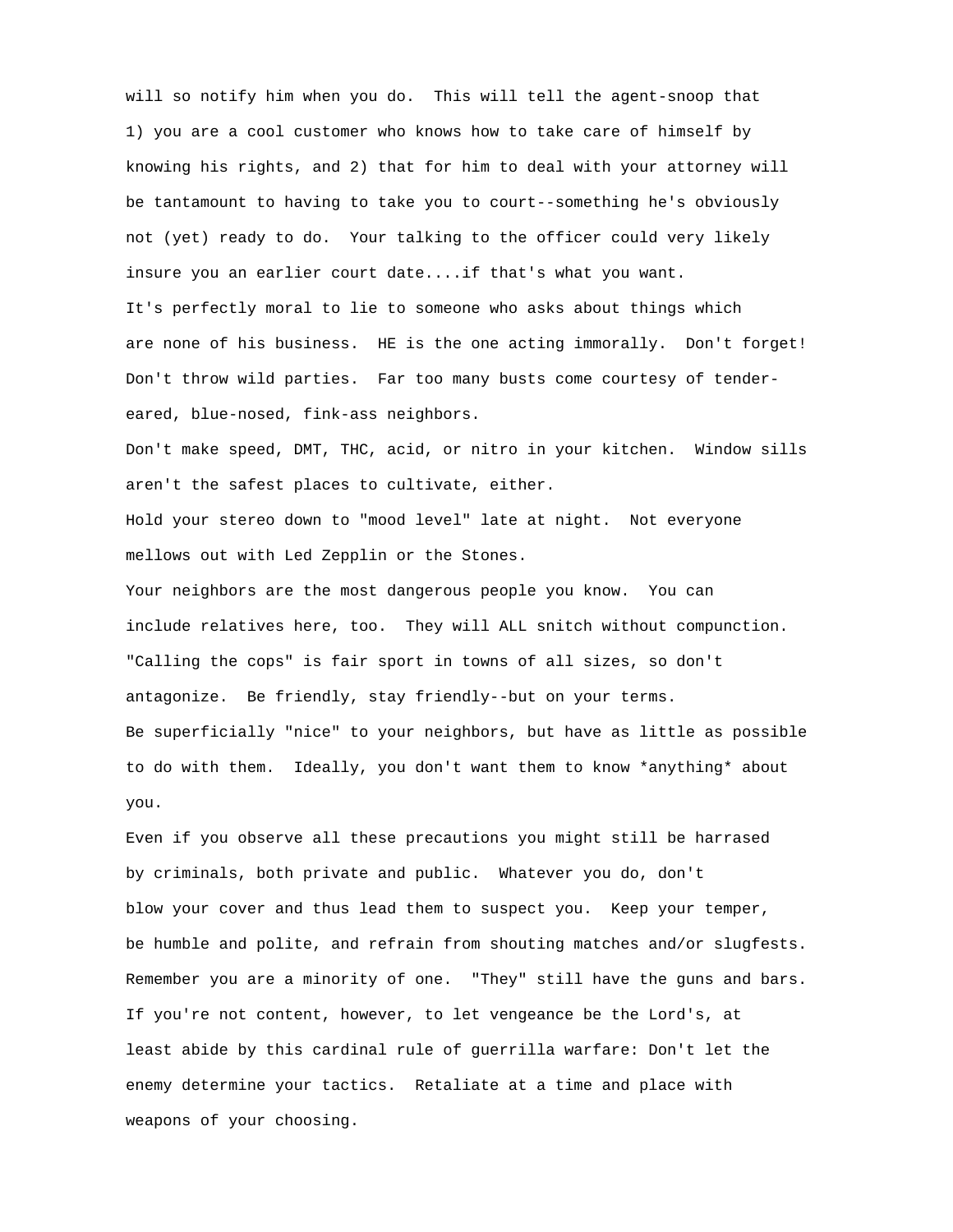Any activity which might attract unfavorable attention, such as writing, nude photography, erotic sculpture, etc., should be done under a "nom de plume". Provide a separate address for any such names. P.O. boxes are fine.

 Never express controversial opinions around home or at work. If you preach, do it in another town or state.

 Avoid being fingerprinted. Don't apply for civil service jobs. The FBI would like to have everyone fingerprinted so they could \*control\* individual lives, but so far they've been stopped. Stay out of the armed forces. Here again fingerprinting labels you forever with the only method of positive identification. Don't apply for security clearances or seek employment in firms which routinely fingerprint.

 Don't take part in mass demonstrations or dissident activities which might lead to mass arrests. Fingerprinting would surely follow. The thumbprint required on applications for drivers licences in many states (like California) does \*not\* go to the FBI. It is kept with the applications "on file", and its main purpose seems to be that of psychological deterrence. The states make no efforts to classify the thumbprints, and the FBI is not interested in helping. Applicants who wnat to make sure their thumbprints are absolutely worthless will press extra hard and make a slight twisting movement with their thumb as it is being printed. The result is a perfect smudge--worthless. NEVER order utility services in your real name. Utility companies are the first watering hole for skip tracers.

 Keep your name out of public records, such as business licences, permits, tax accounts. Operate under another name or use another person as a front. It's very easy to file "fictitious firm name statements" using minimal ID.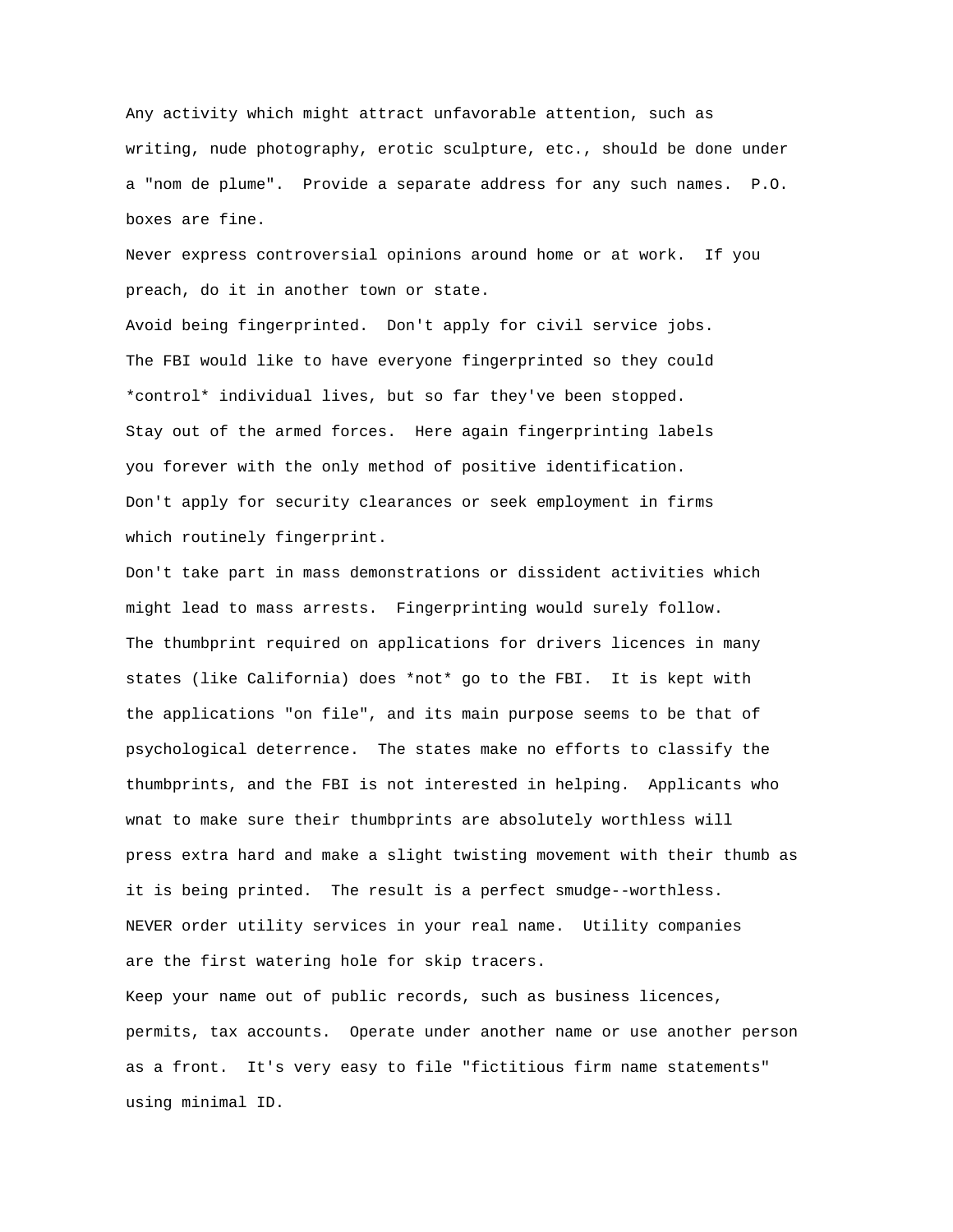Always subscribe to magazines and newspapers under alternate names. Pay by mail using money orders. Don't have your name on the money order. Likewise, always order merchandise by mail under an alias. Again, Pay with money orders without your name on them.

 Own real estate under either a cooperative relative's name, or a fictitious one created especially for the purpose. Names of phoney businesses work well here, as it is perfectly understandable and justified for a business to own real property. Since real estate transactions are almost always at "arms length", it is quite simple to hide behind your agent or broker. In this area money talks more loudly than you do, so it's not too difficult to arrange things to suit yourself. If you have to vote use your "legal" address. Just make sure you don't live there. So-called "voter ID cards" are a snap to obtain, as no proof of identity is required. The only "security" for the registration process is your sworn statement....

 Protect the names, addresses, and telephone numbers of your friends. Use a code of your own making to disguise the actual names and numbers, or try to memorize what you need to know. You'd be amazed at how much you can remember in this area if you make the effort.

 Try to avoid carrying this coded address book with you. Cops always flash on such items, and so-called "rings" are usually busted this way. A smart thing to do would be to carry a dummy book of names and numbers selected at random from the phone book. Keep your working book stashed in a safe place.

 This practice protects you, too, inasmuch as suspicion is cast on you should some of your friends be busted and their names appear in your book. Don't engage in illegal activity on other people's property without their express consent. Save the dope and skin scenes for places where no one else can get rousted besides the actual participants. Don't ask questions which intrude on the privacy of others. Ask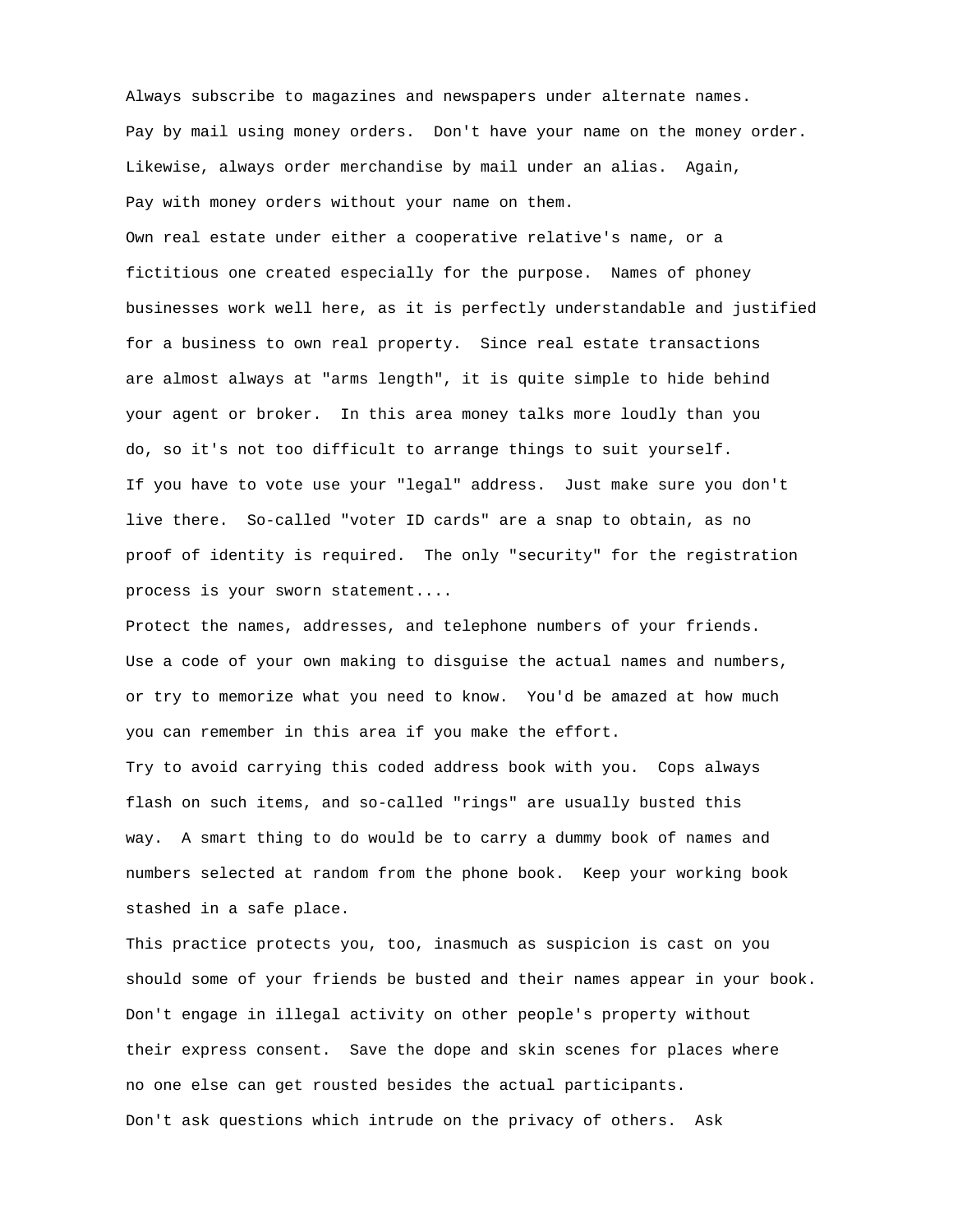general questions, not specific. One might not want you to know \*where\* he works, but wouldn't mind telling you his occupation. Adopt the attitude that personal information such as your school background, national origin, interests, politics, family income, etc., are NO ONE'S business but your own. And stick to it!! Snooping will thereby become so difficult that suspicion will be cast on the snooper rather than on you.

 When faced with such an inquisitive person, have prepared a set of standard answers which you can deliver without discomfort or concern. But if the person is really obnoxious, give him some out-and-out lies, which, when "reported" in the right places, will make him look more like the ass he is. Don't request receipts unless the amount is large. Make them intelligible only to the parties involved. Remember that cash still has no names on it, which is why Big Brother can hardly wait for the day of the "cashless" society.

 One CAUTION, however: Most banks have well established policies for recording serial numbers of large denomination bills whenever they are deposited or withdrawn in large amounts. ALL transactions of \$10,000 or more are reported to the IRS. So play small and remain inconspicuous. Payment of taxes of all kinds should be largely a matter of personal convictions. The public debate on "tax protest" is endless, so only a few generally-observed practices will be mentioned here. The basic rule, in which even the IRS concurs, is pay only what you are liable for. This means taking advantage of any and all loopholes to the fullest with the ultimate aim of paying no tax whatsoever. Don't forget, however, that most federal prisons have rather distinguished populations of tax-evading accountants, attorneys, businessmen, and politicians. If avoiding personal income tax, both state and federal, is your goal, by all means study well or seek competent advice. Texas and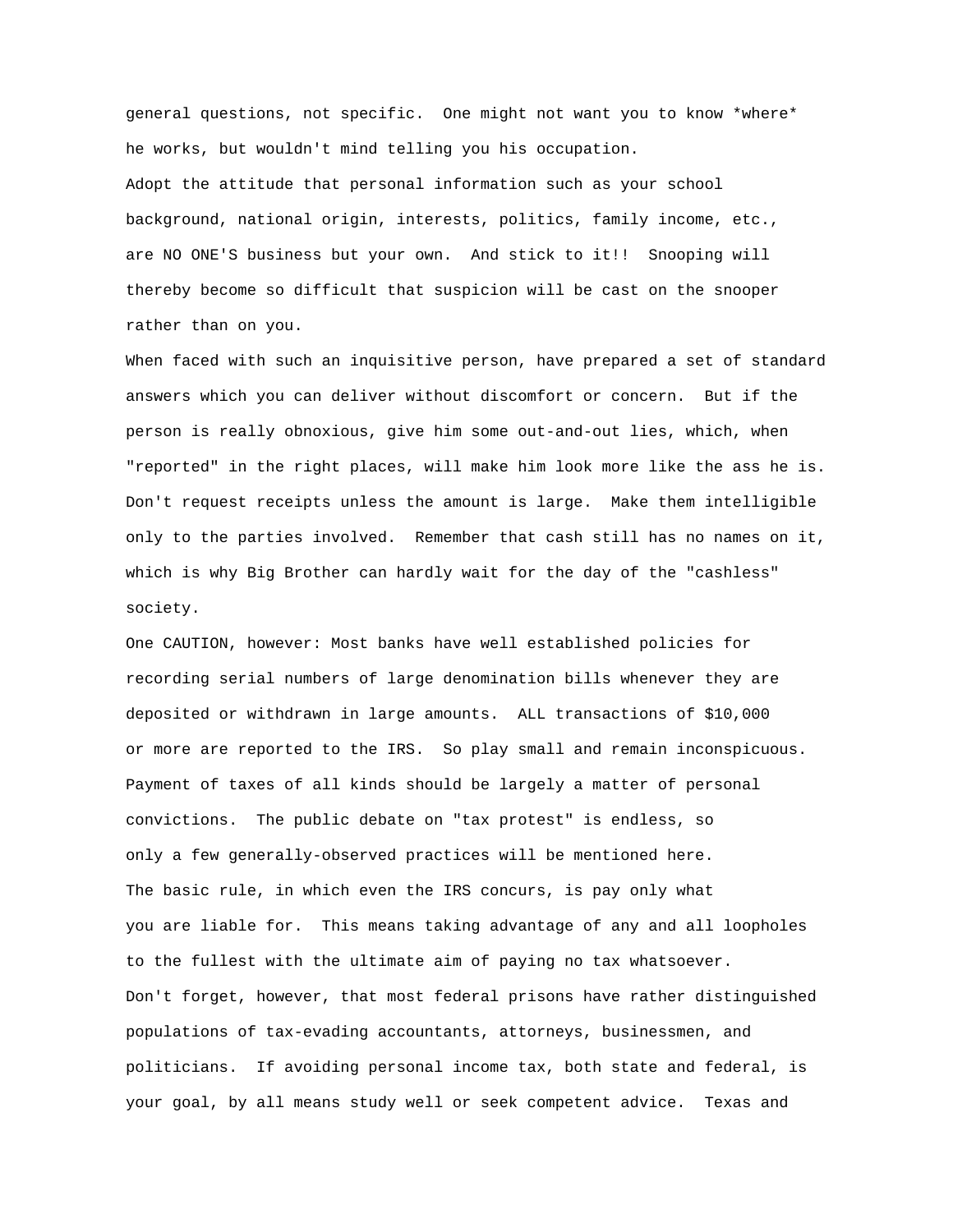Nevada still have no state income taxes, in case you're thinking of relocating to beat some taxes...

 Sales and use taxes can often be avoided by buying consumer items through personal channels such as friends, bazaars, swap meets (some), classified want ads, bartering, and business exchanges. Out-of-state mail order purchases are exempt from local taxes, too. Sharp practices, such as claiming 10 or 12 exemptions to reduce the weekly bite of withholding, or making a deal with your employer to be paid in cash (which a great many do willingly) are ways of lessening, even eliminating your tax, but can't be recommended if you plan on remaining in the same job for over a year or so, or if you don't wish to live with a solid alternate identity.

 A "compromise" in the above dilemma is to maintain a minimal tax profile, but plan on earning the bulk of your income through non-recorded means, say, odd jobs for cash. Lead a "straight" life for the tax vultures, but live "underground" with another trade and/or name. In seeking employment you are usually asked for former job references. If you know that some of them will be negative DON'T LIST THEM! For the resulting "gaps" in your employment history, have already prepared the names and addresses of your former "employers". They could be local or out-of-state, in which case they probably won't be verified except by mail. Of course you will be prepared for this by listing a mail forwarding service's address as that of your former "employer". Merely pay the first month's fee and notify the service of your code name--a company ("employer"). You will then be able to rewrite you own employment history. Oh Happy Day! Gaps can also be covered by using attendance at school or travel abroad as alternatives to negative job references. For local job references, a good trick is to ask, or pay, a businessman's secretary to give all the goody information right over the telephone. Provide the phone number on the application, naturally, but remember that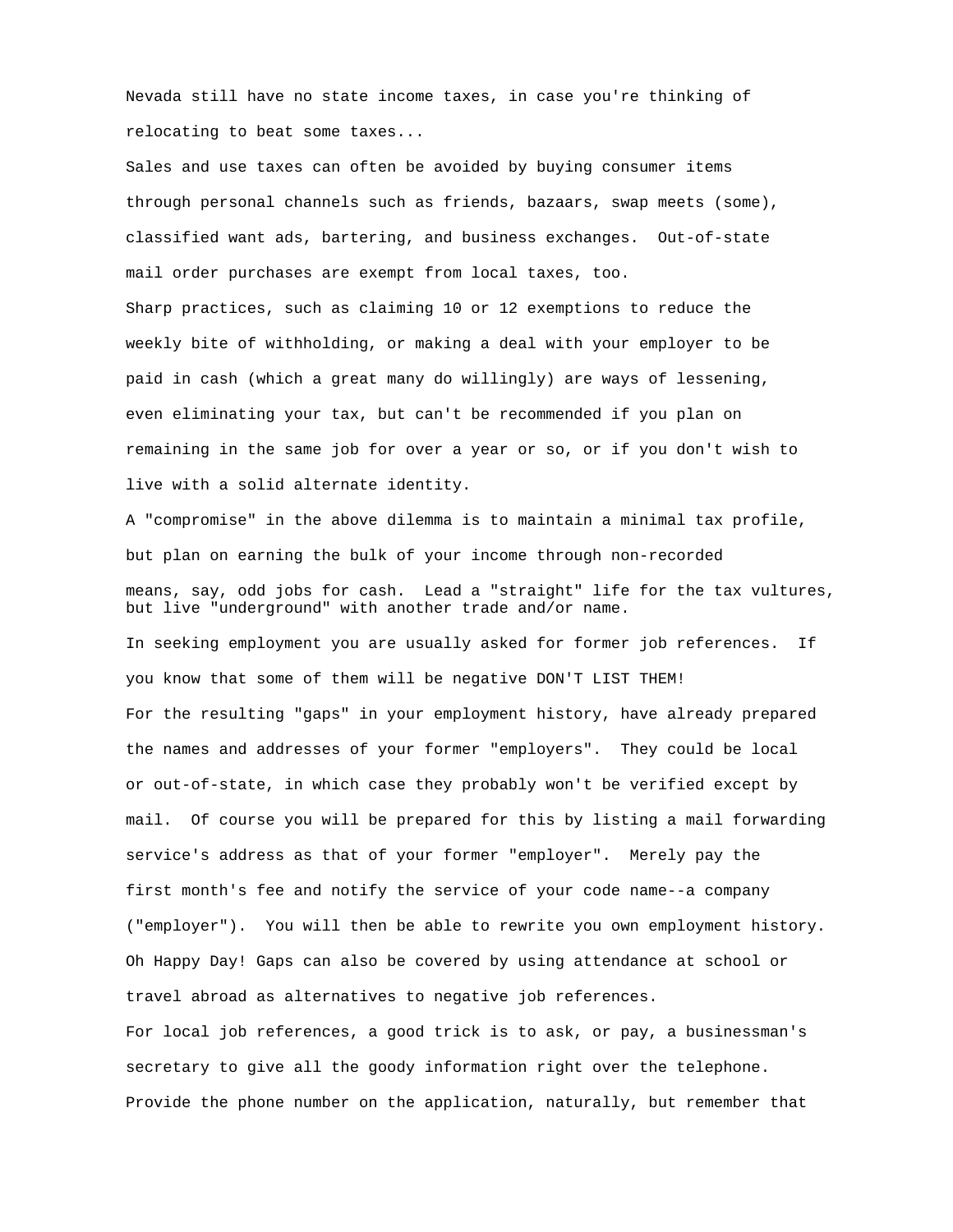the number may very well be verified first by a call to Information. When it checks out, your application will appear quite honest, won't it? Personal references on either employment or credit applications are a laugh. They are virtually not verified. Provide them, of course, but feel no compunction whatever in lifting random names and assumed relationships right from the phone book. A locally known doctor or minister is a safe bet, too.

 For credit references bear in mind that outfits like big department stores and most credit unions will not give out information to ANYONE on one of their customer's or member's accounts. This means you can use any number of these references with impunity when applying for credit as the lender will not be able to verify one way or the other if your application is true--a fact he will definitely NOT tell you, however. A complete guide to establishing credit and obtaining credit cards is our own book, CREDIT! Very useful, indeed.

 Consider using a typewriter for all your correspondence, as it is not only more impersonal, but also impossible to be "traced" to you. Whereas handwriting \*can\* give you away, typewriting cannot. Only the machine itself can be shown to be the one used for a particular piece of correspondence. Electric machines are even more impersonal than manual in that the striking pressure is uniform for all letters. Manual typewriting can show that you have a weak "a" or a strong "k" or "c", for example. Be careful, too, of allowing the keys to clog to the point that the enclosed portions of letters begin to fill in. When the "e" and the "o" look alike, it's time to get out the gum cleaner. Typewriters using the newer carbon ribbons do not have this problem. As an added layer of protection for your correspondence, consider mailing

 a Xerox \*copy\* of the letter. There will be enough distortion in the copy to make tracing you mighty difficult. Should you begin using a typewriter regularly, you might plan to trade it in every six months or so for another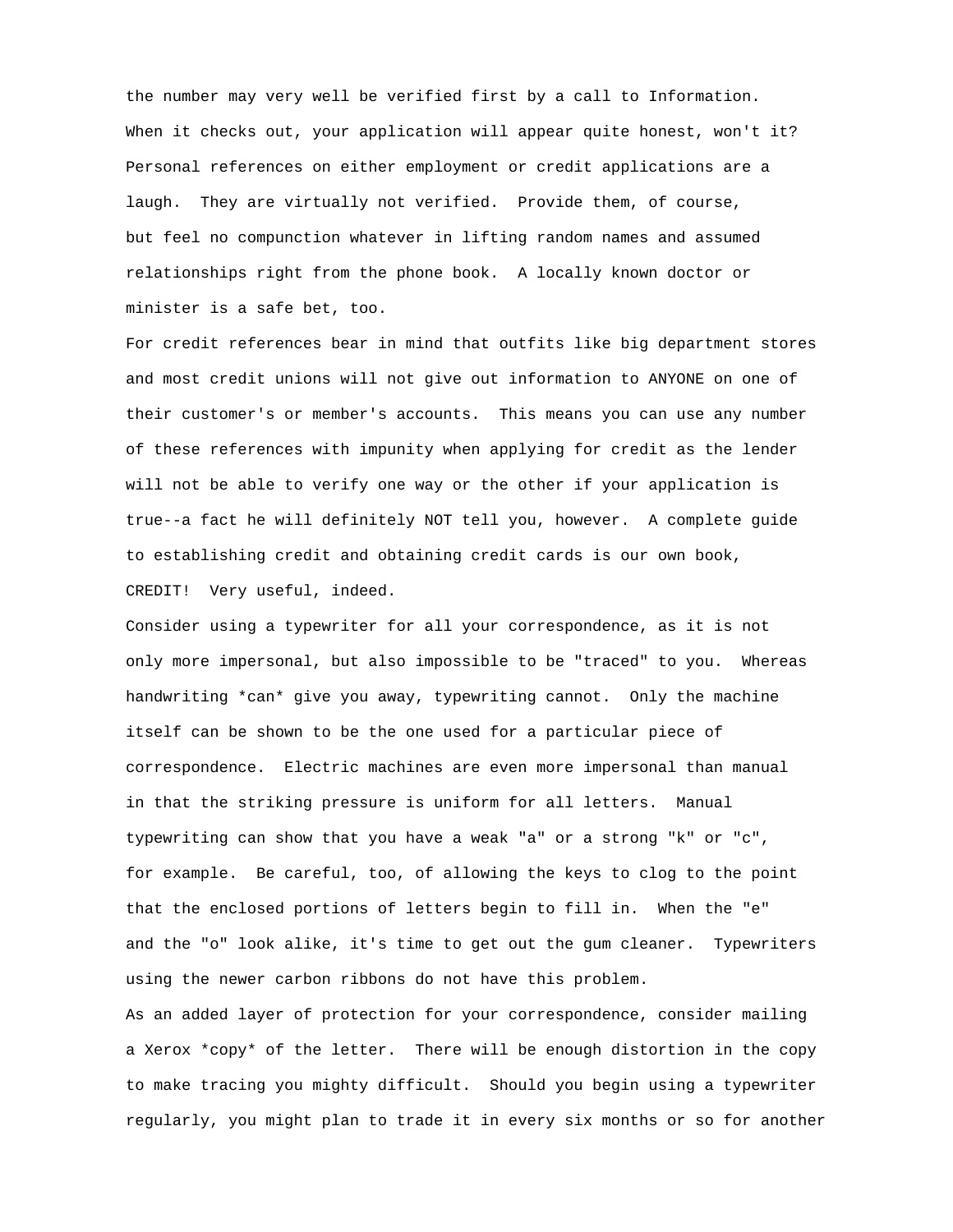model, different typeface, etc. They are rather cheap to rent, so this is a good possibility, too. Keep 'em guessing....

 When going from the "old you" to the "new you", it is usually a good idea to drop any old hobbies that could provide the basis for an informal "stakeout" of your possible activities. If it is known that you can never pass a museum or fishing pier without indulging yourself, you have an automatic lead to those who might want to go looking for you. Changing activities can be an excellent way of building your new identity. Not only will the old ways fade faster, but your new acquaintances will provide the support and interest in creating the new identity more rapidly and completely.

 Whenever you rent a new place to live, insist on the right to change the locks. Refuse to give the landlord the new key, too. Many times people have arrived home to find a snoopy landlord (lady, too) going though personal belongings, papers, etc. Items and possessions which might tend to give someone the wrong ideas about your identity, activities, interests, etc., should be stored in locked boxes of sturdy construction. Misleading items can be placed innocently in the open. Be observant of items being rearranged or moved, too. Until you're secure in your new location, you might take the precaution of placing hairs on door jambs, threads across the threshhold, matches on tops of doors. When choosing locks and keys, select those not readily available in the area.

X-=-=-=-=-=-=-=-=-=-=-=-=-=-=-=-=-=-=-=-=-=-=-=-=-=-=-=-=-=-=-=-=-=-=-=-=-=-X Another file downloaded from: NIRVANAnet(tm) & the Temple of the Screaming Electron Jeff Hunter 510-935-5845 The Salted Slug Strange 408-454-9368 Burn This Flag 2001 22 Million 2007 2010 22 Million 2008-008-2007 408-363-9766 realitycheck Poindexter Fortran 510-527-1662 Lies Unlimited The Mick Freen 415-583-4102